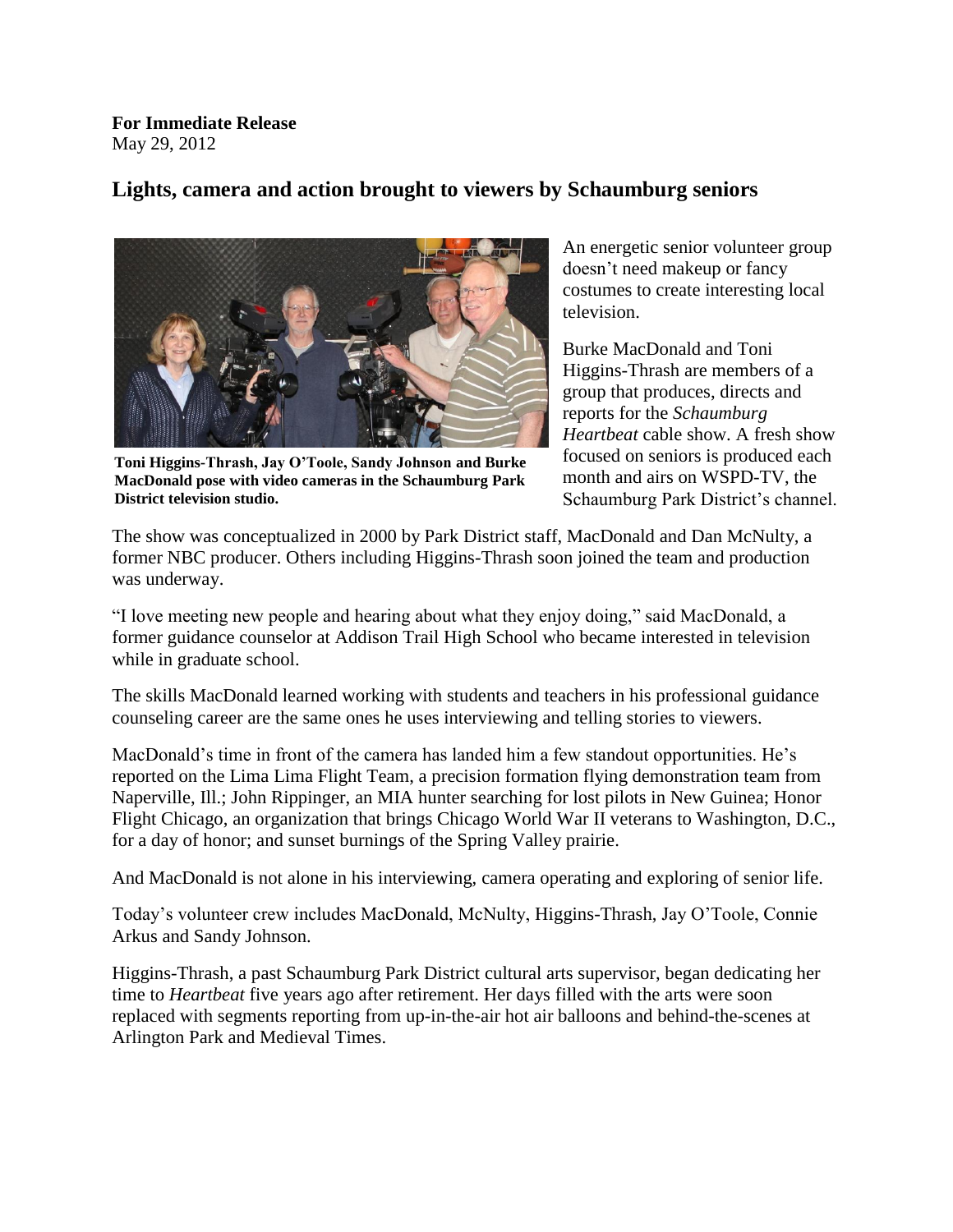"Volunteering for *Heartbeat* is a rewarding experience," said Higgins-Thrash. "I feel I am serving the community by providing helpful tips and showing resources that some area residents may not know are available to them."

Each *Heartbeat* features three segments. The group meets each month to brainstorm ideas and schedule tapings. Ideas come from the newspaper, online sources and friends, and are focused on active seniors, senior services and the community.

"There is a challenge in finding people with a story to tell, and adding a visual angle to it," MacDonald said. "We want segments to appeal to seniors and their 30 to 40-year-old children who may be caregivers and need tips on a new life stage."

Despite the challenge, the *Heartbeat* crew pulls off an entertaining and educational show each month for audiences of all ages.

The show airs at 4 a.m., 8 a.m., 2 p.m. and 6 p.m., Monday to Friday and 2 a.m., 6 a.m. and 5 p.m., Saturday and Sunday on Comcast channel 15, WOW channel 14 and AT&T channel 99. Episodes also are available on parkfun.com.

*Schaumburg Heartbeat* is always looking for new ideas, reporters and camera operators.

For more information, call (847) 985-2115 or visit [www.parkfun.com.](http://www.parkfun.com/)